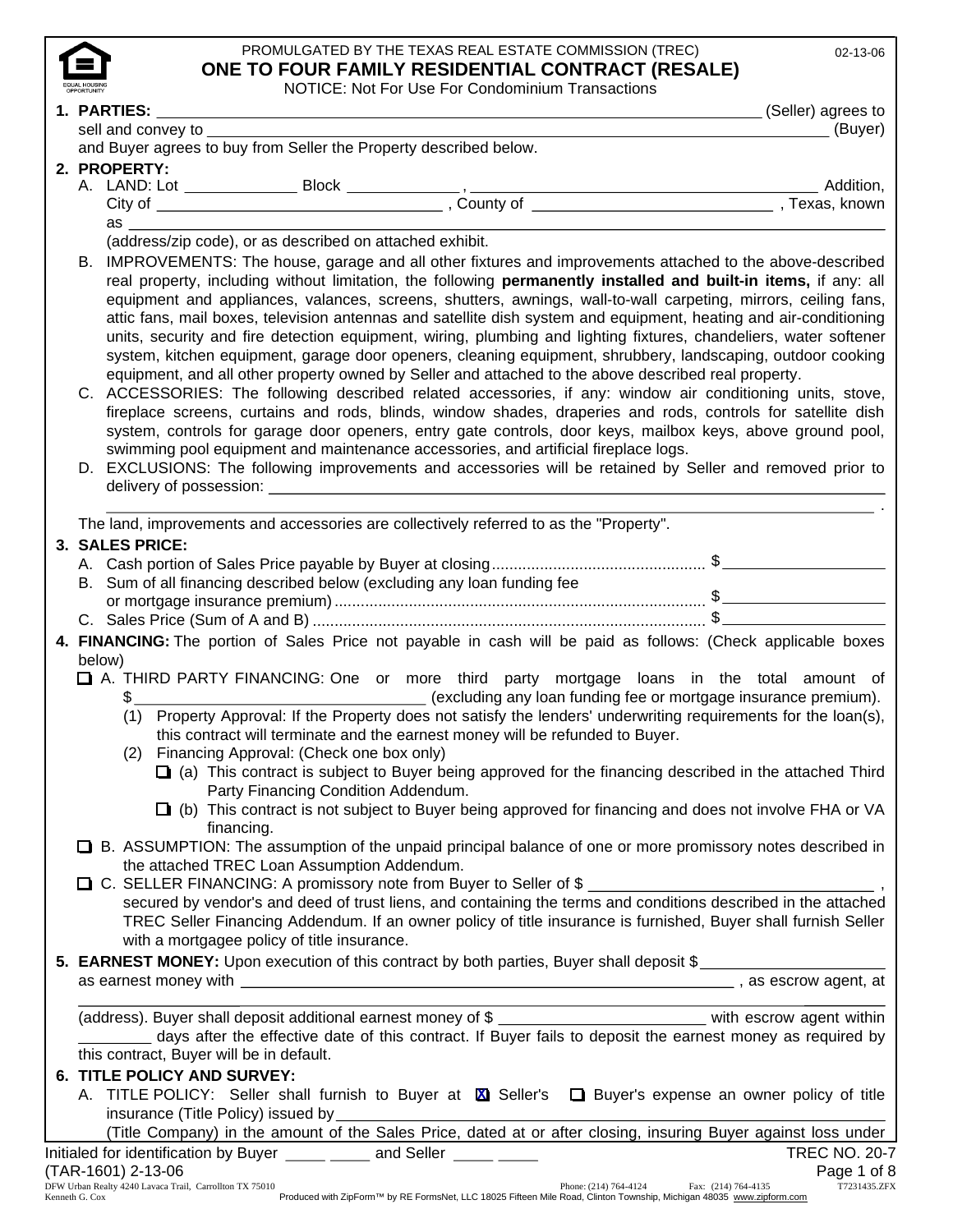### (Address of Property)

the provisions of the Title Policy, subject to the promulgated exclusions (including existing building and zoning ordinances) and the following exceptions:

- (1) Restrictive covenants common to the platted subdivision in which the Property is located.
- The standard printed exception for standby fees, taxes and assessments. (2)
- Liens created as part of the financing described in Paragraph 4. (3)
- Utility easements created by the dedication deed or plat of the subdivision in which the Property is located. (4)
- (5) Reservations or exceptions otherwise permitted by this contract or as may be approved by Buyer in writing.
- (6) The standard printed exception as to marital rights.
- (7) The standard printed exception as to waters, tidelands, beaches, streams, and related matters.
- (8) The standard printed exception as to discrepancies, conflicts, shortages in area or boundary lines, encroachments or protrusions, or overlapping improvements. Buyer, at Buyer's expense, may have the exception amended to read, "shortages in area".
- B. COMMITMENT: Within 20 days after the Title Company receives a copy of this contract, Seller shall furnish to Buyer a commitment for title insurance (Commitment) and, at Buyer's expense, legible copies of restrictive covenants and documents evidencing exceptions in the Commitment (Exception Documents) other than the standard printed exceptions. Seller authorizes the Title Company to deliver the Commitment and Exception Documents to Buyer at Buyer's address shown in Paragraph 21. If the Commitment and Exception Documents are not delivered to Buyer within the specified time, the time for delivery will be automatically extended up to 15 days or the Closing Date, whichever is earlier.
- C. SURVEY: The survey must be made by a registered professional land surveyor acceptable to the Title Company and any lender. (Check one box only)
	- days after the effective date of this contract, Seller shall furnish to Buyer and Title to Title Company or Buyer's lender, Buyer shall obtain a new survey at □ Seller's **図** Buyer's expense (1) Within **X 10** Company Seller's existing survey of the Property and a Residential Real Property Affidavit promulgated by the Texas Department of Insurance (Affidavit). If the existing survey or Affidavit is not acceptable no later than 3 days prior to Closing Date. If Seller fails to furnish the existing survey or Affidavit within the time prescribed, Buyer shall obtain a new survey at Seller's expense no later than 3 days prior to Closing Date.
	- $\Box$  (2) Within days after the effective date of this contract, Buyer shall obtain a new survey at Buyer's expense. Buyer is deemed to receive the survey on the date of actual receipt or the date specified in this paragraph, whichever is earlier.
	- $\Box$  (3) Within  $\Box$  days after the effective date of this contract, Seller, at Seller's expense shall furnish a new survey to Buyer.
- D. OBJECTIONS: Buyer may object in writing to defects, exceptions, or encumbrances to title: disclosed on the survey other than items 6A(1) through (7) above; disclosed in the Commitment other than items 6A(1) through (8) above; or which prohibit the following use or activity:

Commitment, Exception Documents, and the survey, whichever is earlier. Buyer's failure to object within the time allowed will constitute a waiver of Buyer's right to object; except that the requirements in Schedule C of the Commitment are not waived. Provided Seller is not obligated to incur any expense, Seller shall cure the timely objections of Buyer or any third party lender within 15 days after Seller receives the objections and the Closing Date will be extended as necessary. If objections are not cured within such 15 day period, this contract will terminate and the earnest money will be refunded to Buyer unless Buyer waives the objections. Buyer must object not later than (i) the Closing Date or (ii) 3 days after Buyer receives the **3**

- E. TITLE NOTICES:
	- (1) ABSTRACT OR TITLE POLICY: Broker advises Buyer to have an abstract of title covering the Property examined by an attorney of Buyer's selection, or Buyer should be furnished with or obtain a Title Policy. If a Title Policy is furnished, the Commitment should be promptly reviewed by an attorney of Buyer's choice due to the time limitations on Buyer's right to object.
	- (2) MANDATORY OWNERS' ASSOCIATION MEMBERSHIP: The Property  $\Box$  is  $\Box$  is not subject to mandatory membership in an owners' association. If the Property is subject to mandatory membership in an owners' association, Seller notifies Buyer under §5.012, Texas Property Code, that, as a purchaser of property in the residential community in which the Property is located, you are obligated to be a member of the owners' association. Restrictive covenants governing the use and occupancy of the Property and a dedicatory instrument governing the establishment, maintenance, and operation of this residential community have been or will be recorded in the Real Property Records of the county in which the Property is located. Copies of the restrictive covenants and dedicatory instrument may be obtained from the county clerk. You are

.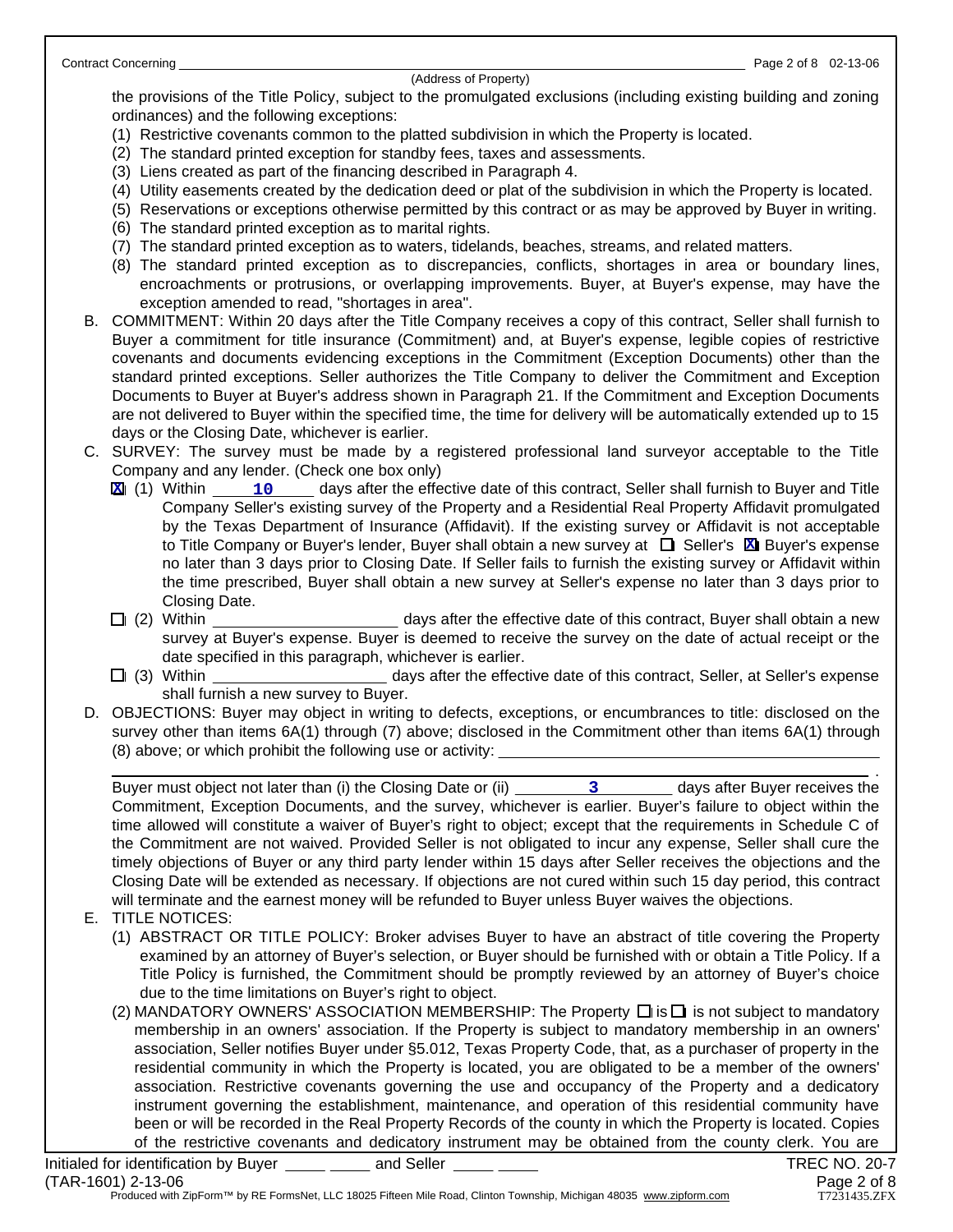#### (Address of Property)

obligated to pay assessments to the owners' association. The amount of the assessments is subject to change. Your failure to pay the assessments could result in a lien on and the foreclosure of the Property. If Buyer is concerned about these matters, the TREC promulgated Addendum for Property Subject to Mandatory Membership in an Owner's Association should be used.

- (3) STATUTORY TAX DISTRICTS: If the Property is situated in a utility or other statutorily created district providing water, sewer, drainage, or flood control facilities and services, Chapter 49, Texas Water Code, requires Seller to deliver and Buyer to sign the statutory notice relating to the tax rate, bonded indebtedness, or standby fee of the district prior to final execution of this contract.
- (4) TIDE WATERS: If the Property abuts the tidally influenced waters of the state, §33.135, Texas Natural Resources Code, requires a notice regarding coastal area property to be included in the contract. An addendum containing the notice promulgated by TREC or required by the parties must be used.
- (5) ANNEXATION: If the Property is located outside the limits of a municipality, Seller notifies Buyer under §5.011, Texas Property Code, that the Property may now or later be included in the extraterritorial jurisdiction of a municipality and may now or later be subject to annexation by the municipality. Each municipality maintains a map that depicts its boundaries and extraterritorial jurisdiction. To determine if the Property is located within a municipality's extraterritorial jurisdiction or is likely to be located within a municipality's extraterritorial jurisdiction, contact all municipalities located in the general proximity of the Property for further information.
- (6) PROPERTY LOCATED IN A CERTIFICATED SERVICE AREA OF A UTILITY SERVICE PROVIDER: Notice required by §13.257, Water Code: The real property, described in Paragraph 2, that you are about to purchase may be located in a certificated water or sewer service area, which is authorized by law to provide water or sewer service to the properties in the certificated area. If your property is located in a certificated area there may be special costs or charges that you will be required to pay before you can receive water or sewer service. There may be a period required to construct lines or other facilities necessary to provide water or sewer service to your property. You are advised to determine if the property is in a certificated area and contact the utility service provider to determine the cost that you will be required to pay and the period, if any, that is required to provide water or sewer service to your property. The undersigned Buyer hereby acknowledges receipt of the foregoing notice at or before the execution of a binding contract for the purchase of the real property described in Paragraph 2 or at closing of purchase of the real property.
- (7) PUBLIC IMPROVEMENT DISTRICTS: If the Property is in a public improvement district, §5.014, Property Code, requires Seller to notify Buyer as follows: As a purchaser of this parcel of real property you are obligated to pay an assessment to a municipality or county for an improvement project undertaken by a public improvement district under Chapter 372, Local Government Code. The assessment may be due annually or in periodic installments. More information concerning the amount of the assessment and the due dates of that assessment may be obtained from the municipality or county levying the assessment. The amount of the assessments is subject to change. Your failure to pay the assessments could result in a lien on and the foreclosure of your property.

## **7. PROPERTY CONDITION:**

- A. ACCESS, INSPECTIONS AND UTILITIES: Seller shall permit Buyer and Buyer's agents access to the Property at reasonable times. Buyer may have the Property inspected by inspectors selected by Buyer and licensed by TREC or otherwise permitted by law to make inspections. Seller at Seller's expense shall turn on existing utilities for inspections.
- B. SELLER'S DISCLOSURE NOTICE PURSUANT TO §5.008, TEXAS PROPERTY CODE (Notice): (Check one box only)
	- $\Box$  (1) Buyer has received the Notice.
	- **X** (2) Buyer has not received the Notice. Within \_\_\_\_\_\_\_\_3 \_\_\_\_\_\_\_ days after the effective date of this contract, Seller shall deliver the Notice to Buyer. If Buyer does not receive the Notice, Buyer may terminate this contract at any time prior to the closing and the earnest money will be refunded to Buyer. If Seller delivers the Notice, Buyer may terminate this contract for any reason within 7 days after Buyer receives the Notice or prior to the closing, whichever first occurs, and the earnest money will be refunded to Buyer.
	- $\Box$  (3) The Seller is not required to furnish the notice under the Texas Property Code.
- C. SELLER'S DISCLOSURE OF LEAD-BASED PAINT AND LEAD-BASED PAINT HAZARDS is required by Federal law for a residential dwelling constructed prior to 1978.
- D. ACCEPTANCE OF PROPERTY CONDITION: Buyer accepts the Property in its present condition; provided Seller, at Seller's expense, shall complete the following specific repairs and treatments:
- E. LENDER REQUIRED REPAIRS AND TREATMENTS: Unless otherwise agreed in writing, neither party is obligated to pay for lender required repairs, which includes treatment for wood destroying insects. If the parties Initialed for identification by Buyer and Seller and Seller TREC NO. 20-7

.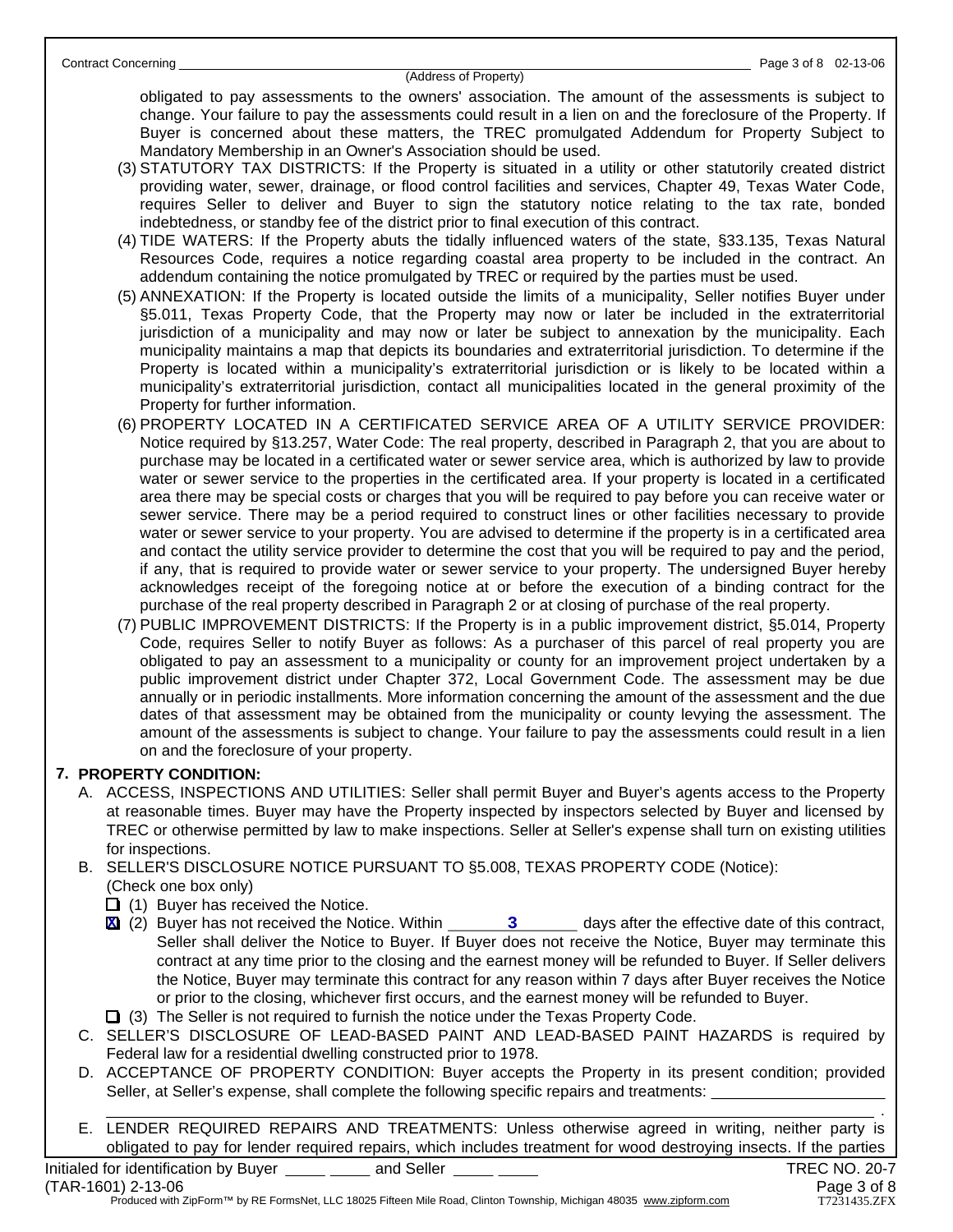## (Address of Property)

do not agree to pay for the lender required repairs or treatments, this contract will terminate and the earnest money will be refunded to Buyer. If the cost of lender required repairs and treatments exceeds 5% of the Sales Price, Buyer may terminate this contract and the earnest money will be refunded to Buyer.

- F. COMPLETION OF REPAIRS AND TREATMENTS: Unless otherwise agreed in writing, Seller shall complete all agreed repairs and treatments prior to the Closing Date. All required permits must be obtained, and repairs and treatments must be performed by persons who are licensed or otherwise authorized by law to provide such repairs or treatments. At Buyer's election, any transferable warranties received by Seller with respect to the repairs and treatments will be transferred to Buyer at Buyer's expense. If Seller fails to complete any agreed repairs and treatments prior to the Closing Date, Buyer may do so and receive reimbursement from Seller at closing. The Closing Date will be extended up to 15 days, if necessary, to complete repairs and treatments.
- ENVIRONMENTAL MATTERS: Buyer is advised that the presence of wetlands, toxic substances, including G. asbestos and wastes or other environmental hazards, or the presence of a threatened or endangered species or its habitat may affect Buyer's intended use of the Property. If Buyer is concerned about these matters, an addendum promulgated by TREC or required by the parties should be used.
- H. RESIDENTIAL SERVICE CONTRACTS: Buyer may purchase a residential service contract from a residential service company licensed by TREC. If Buyer purchases a residential service contract, Seller shall reimburse Buyer at closing for the cost of the residential service contract in an amount not exceeding \$  $400.00$  \_\_\_\_\_\_\_\_\_\_. Buyer should review any residential service contract for the scope of coverage, exclusions and limitations. **The purchase of a residential service contract is optional. Similar coverage may be purchased from various companies authorized to do business in Texas.**
- **8. BROKERS' FEES:** All obligations of the parties for payment of brokers' fees are contained in separate written agreements.

## **9. CLOSING:**

- A. The closing of the sale will be on or before  $\overline{a}$  and  $\overline{a}$  ,  $\overline{a}$  , or within 7 days after objections made under Paragraph 6D have been cured or waived, whichever date is later (Closing Date). If either party fails to close the sale by the Closing Date, the non-defaulting party may exercise the remedies contained in Paragraph 15.
- B. At closing:
	- (1) Seller shall execute and deliver a general warranty deed conveying title to the Property to Buyer and showing no additional exceptions to those permitted in Paragraph 6 and furnish tax statements or certificates showing no delinquent taxes on the Property.
	- (2) Buyer shall pay the Sales Price in good funds acceptable to the escrow agent.
	- (3) Seller and Buyer shall execute and deliver any notices, statements, certificates, affidavits, releases, loan documents and other documents required of them by this contract, the Commitment or law necessary for the closing of the sale and the issuance of the Title Policy.
- C. Unless expressly prohibited by written agreement, Seller may continue to show the Property and receive, negotiate and accept backup offers.
- D. All covenants, representations and warranties in this contract survive closing.
- **10. POSSESSION:** Seller shall deliver to Buyer possession of the Property in its present or required condition, ordinary wear and tear excepted: **X** upon closing and funding **D** according to a temporary residential lease form promulgated by TREC or other written lease required by the parties. Any possession by Buyer prior to closing or by Seller after closing which is not authorized by a written lease will establish a tenancy at sufferance relationship between the parties. **Consult your insurance agent prior to change of ownership and possession because insurance coverage may be limited or terminated. The absence of a written lease or appropriate insurance coverage may expose the parties to economic loss.**
- **11. SPECIAL PROVISIONS:** (Insert only factual statements and business details applicable to the sale. TREC rules prohibit licensees from adding factual statements or business details for which a contract addendum, lease or other form has been promulgated by TREC for mandatory use.)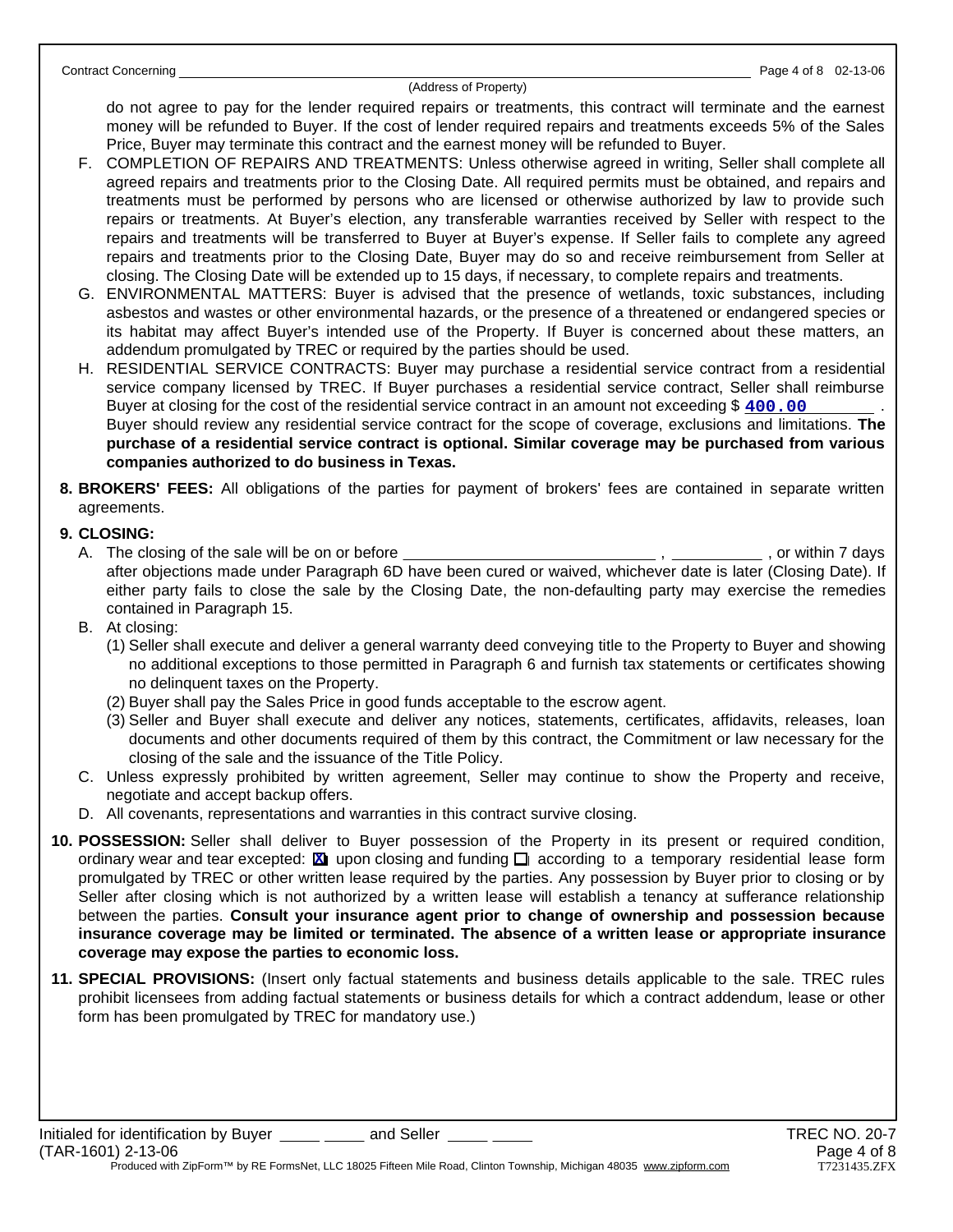## **12. SETTLEMENT AND OTHER EXPENSES:**

- A. The following expenses must be paid at or prior to closing:
	- (1) Expenses payable by Seller (Seller's Expenses):
		- (a) Releases of existing liens, including prepayment penalties and recording fees; release of Seller's loan liability; tax statements or certificates; preparation of deed; one-half of escrow fee; and other expenses payable by Seller under this contract.
		- (b) Seller shall also pay an amount not to exceed \$ to be applied in the following order: Buyer's Expenses which Buyer is prohibited from paying by FHA, VA, Texas Veterans Housing Assistance Program or other governmental loan programs, and then to other Buyer's Expenses as allowed by the lender.
	- (2) Expenses payable by Buyer (Buyer's Expenses):
		- (a) Loan origination, discount, buy-down, and commitment fees (Loan Fees).
		- (b) Appraisal fees; loan application fees; credit reports; preparation of loan documents; interest on the notes from date of disbursement to one month prior to dates of first monthly payments; recording fees; copies of easements and restrictions; mortgagee title policy with endorsements required by lender; loan-related inspection fees; photos; amortization schedules; one-half of escrow fee; all prepaid items, including required premiums for flood and hazard insurance, reserve deposits for insurance, ad valorem taxes and special governmental assessments; final compliance inspection; courier fee; repair inspection; underwriting fee; wire transfer fee; expenses incident to any loan; and other expenses payable by Buyer under this contract.
- B. Buyer shall pay Private Mortgage Insurance Premium (PMI), VA Loan Funding Fee, or FHA Mortgage Insurance Premium (MIP) as required by the lender.
- C. If any expense exceeds an amount expressly stated in this contract for such expense to be paid by a party, that party may terminate this contract unless the other party agrees to pay such excess. Buyer may not pay charges and fees expressly prohibited by FHA, VA, Texas Veterans Housing Assistance Program or other governmental loan program regulations.
- **13. PRORATIONS:** Taxes for the current year, interest, maintenance fees, assessments, dues and rents will be prorated through the Closing Date. The tax proration may be calculated taking into consideration any change in exemptions that will affect the current year's taxes. If taxes for the current year vary from the amount prorated at closing, the parties shall adjust the prorations when tax statements for the current year are available. If taxes are not paid at or prior to closing, Buyer shall pay taxes for the current year.
- **14. CASUALTY LOSS:** If any part of the Property is damaged or destroyed by fire or other casualty after the effective date of this contract, Seller shall restore the Property to its previous condition as soon as reasonably possible, but in any event by the Closing Date. If Seller fails to do so due to factors beyond Seller's control, Buyer may (a) terminate this contract and the earnest money will be refunded to Buyer (b) extend the time for performance up to 15 days and the Closing Date will be extended as necessary or (c) accept the Property in its damaged condition with an assignment of insurance proceeds and receive credit from Seller at closing in the amount of the deductible under the insurance policy. Seller's obligations under this paragraph are independent of any other obligations of Seller under this contract.
- **15. DEFAULT:** If Buyer fails to comply with this contract, Buyer will be in default, and Seller may (a) enforce specific performance, seek such other relief as may be provided by law, or both, or (b) terminate this contract and receive the earnest money as liquidated damages, thereby releasing both parties from this contract. If, due to factors beyond Seller's control, Seller fails within the time allowed to make any non-casualty repairs or deliver the Commitment, or survey, if required of Seller, Buyer may (a) extend the time for performance up to 15 days and the Closing Date will be extended as necessary or (b) terminate this contract as the sole remedy and receive the earnest money. If Seller fails to comply with this contract for any other reason, Seller will be in default and Buyer may (a) enforce specific performance, seek such other relief as may be provided by law, or both, or (b) terminate this contract and receive the earnest money, thereby releasing both parties from this contract.
- **16. MEDIATION:** It is the policy of the State of Texas to encourage resolution of disputes through alternative dispute provider. The parties to the mediation shall bear the mediation costs equally. This paragraph does not preclude a party from seeking equitable relief from a court of competent jurisdiction. resolved through informal discussion **X** will  $\Box$  will not be submitted to a mutually acceptable mediation service or resolution procedures such as mediation. Any dispute between Seller and Buyer related to this contract which is not
- **17. ATTORNEY'S FEES:** The prevailing party in any legal proceeding related to this contract is entitled to recover reasonable attorney's fees and all costs of such proceeding incurred by the prevailing party.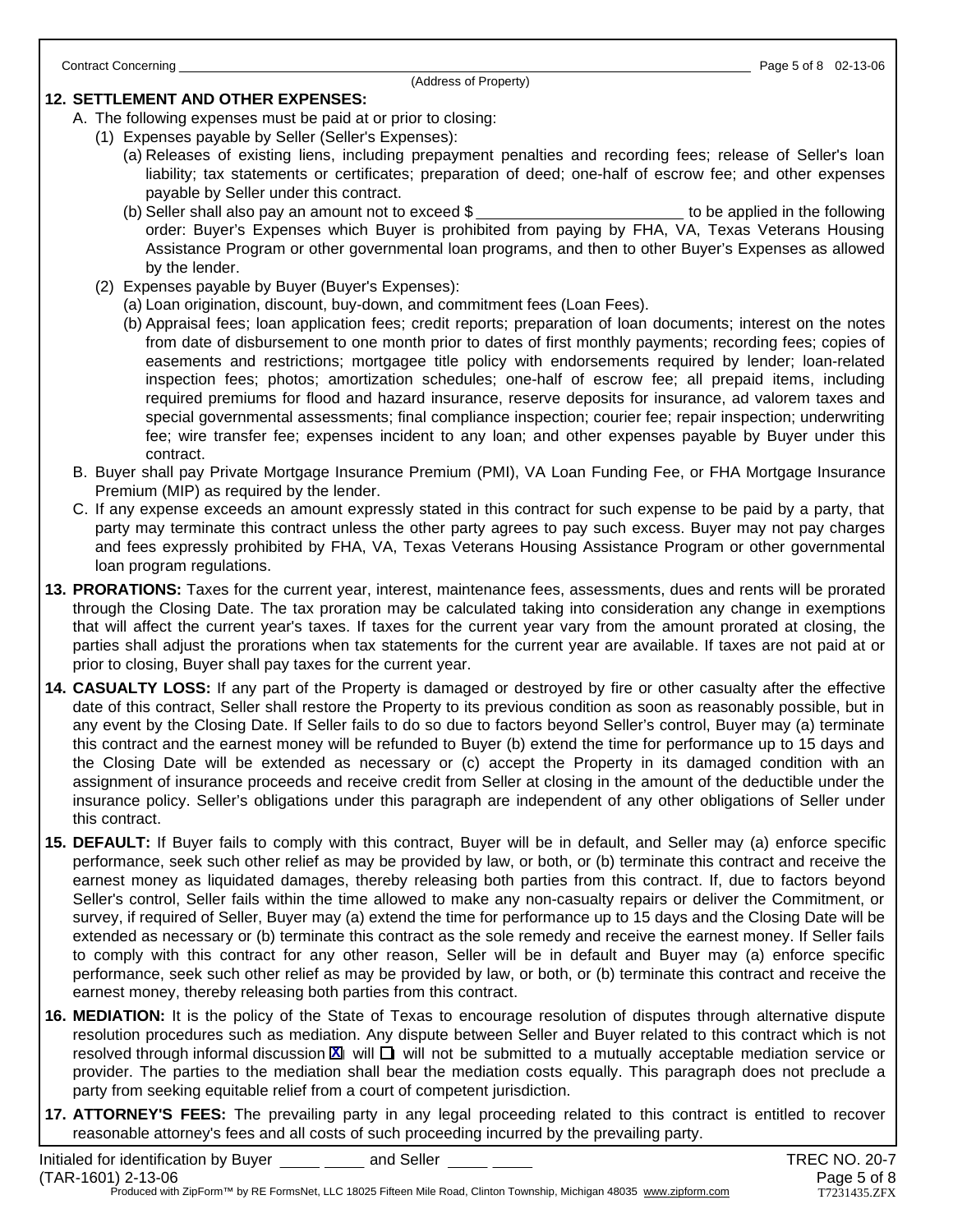Contract Concerning

(Address of Property)

## **18. ESCROW:**

- ESCROW: The escrow agent is not (i) a party to this contract and does not have liability for the performance or A. nonperformance of any party to this contract, (ii) liable for interest on the earnest money and (iii) liable for the loss of any earnest money caused by the failure of any financial institution in which the earnest money has been deposited unless the financial institution is acting as escrow agent.
- B. EXPENSES: At closing, the earnest money must be applied first to any cash down payment, then to Buyer's Expenses and any excess refunded to Buyer. If no closing occurs, escrow agent may require payment of unpaid expenses incurred on behalf of the parties and a written release of liability of escrow agent from all parties.
- C. DEMAND: Upon termination of this contract, either party or the escrow agent may send a release of earnest money to each party and the parties shall execute counterparts of the release and deliver same to the escrow agent. If either party fails to execute the release, either party may make a written demand to the escrow agent for the earnest money. If only one party makes written demand for the earnest money, escrow agent shall promptly provide a copy of the demand to the other party. If escrow agent does not receive written objection to the demand from the other party within 15 days, escrow agent may disburse the earnest money to the party making demand reduced by the amount of unpaid expenses incurred on behalf of the party receiving the earnest money and escrow agent may pay the same to the creditors. If escrow agent complies with the provisions of this paragraph, each party hereby releases escrow agent from all adverse claims related to the disbursal of the earnest money.
- D. DAMAGES: Any party who wrongfully fails or refuses to sign a release acceptable to the escrow agent within 7 days of receipt of the request will be liable to the other party for liquidated damages of three times the amount of the earnest money.
- E. NOTICES: Escrow agent's notices will be effective when sent in compliance with Paragraph 21. Notice of objection to the demand will be deemed effective upon receipt by escrow agent.
- **19. REPRESENTATIONS:** Seller represents that as of the Closing Date (a) there will be no liens, assessments, or security interests against the Property which will not be satisfied out of the sales proceeds unless securing payment of any loans assumed by Buyer and (b) assumed loans will not be in default. If any representation of Seller in this contract is untrue on the Closing Date, Seller will be in default.
- **20. FEDERAL TAX REQUIREMENTS:** If Seller is a "foreign person," as defined by applicable law, or if Seller fails to deliver an affidavit to Buyer that Seller is not a "foreign person," then Buyer shall withhold from the sales proceeds an amount sufficient to comply with applicable tax law and deliver the same to the Internal Revenue Service together with appropriate tax forms. Internal Revenue Service regulations require filing written reports if currency in excess of specified amounts is received in the transaction.
- **21. NOTICES:** All notices from one party to the other must be in writing and are effective when mailed to, hand-delivered at, or transmitted by facsimile or electronic transmission as follows:

| <b>To Buyer</b><br>at:                                                                       | <b>To Seller</b><br>at:             |
|----------------------------------------------------------------------------------------------|-------------------------------------|
| PLEASE CONTACT AGENT                                                                         |                                     |
|                                                                                              |                                     |
| Telephone: (214) 764-4124                                                                    |                                     |
| Facsimile: (214) 764-4135                                                                    |                                     |
| E-mail broker@buyandselldallas.com                                                           |                                     |
| Initialed for identification by Buyer _____ ____ and Seller _____ ____<br>(TAR-1601) 2-13-06 | <b>TREC NO. 20-7</b><br>Page 6 of 8 |

Produced with ZipForm™ by RE FormsNet, LLC 18025 Fifteen Mile Road, Clinton Township, Michigan 48035 www.zipform.com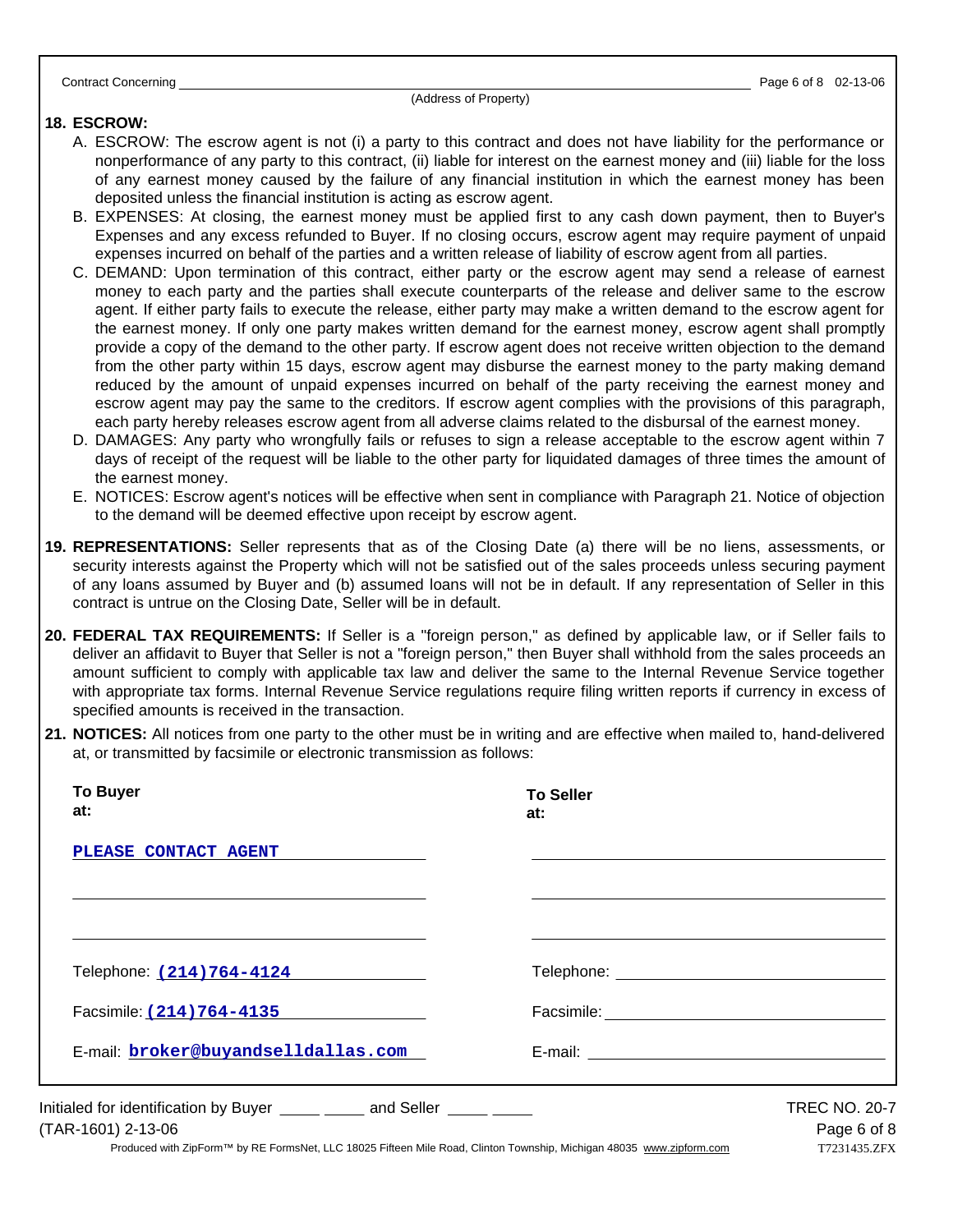| Contract Concerning                                                                                                                                                      | Page 7 of 8 02-13-06<br>(Address of Property)                                                                                                                                                                                                                                                                                                                                                                                                                                                |
|--------------------------------------------------------------------------------------------------------------------------------------------------------------------------|----------------------------------------------------------------------------------------------------------------------------------------------------------------------------------------------------------------------------------------------------------------------------------------------------------------------------------------------------------------------------------------------------------------------------------------------------------------------------------------------|
|                                                                                                                                                                          | 22. AGREEMENT OF PARTIES: This contract contains the entire agreement of the parties and cannot be changed<br>except by their written agreement. Addenda which are a part of this contract are (Check all applicable boxes) :                                                                                                                                                                                                                                                                |
| X Third Party Financing Condition<br>Addendum                                                                                                                            | Addendum for Property Subject to<br>Mandatory Membership in an Owners'<br>Association                                                                                                                                                                                                                                                                                                                                                                                                        |
| Seller Financing Addendum                                                                                                                                                | <b>E</b> Environmental Assessment, Threatened or<br><b>Endangered Species and Wetlands</b><br>Addendum                                                                                                                                                                                                                                                                                                                                                                                       |
| <b>L</b> Loan Assumption Addendum                                                                                                                                        | Addendum for "Back-Up" Contract                                                                                                                                                                                                                                                                                                                                                                                                                                                              |
| <b>Buyer's Temporary Residential Lease</b>                                                                                                                               | Addendum for Coastal Area Property                                                                                                                                                                                                                                                                                                                                                                                                                                                           |
| Seller's Temporary Residential Lease                                                                                                                                     | Addendum for Property Located Seaward of<br>the Gulf Intracoastal Waterway                                                                                                                                                                                                                                                                                                                                                                                                                   |
| $\Box$ Addendum for Sale of Other Property by<br><b>Buyer</b>                                                                                                            | $\Box$ Addendum for Release of Liability on<br>Assumption of FHA, VA, or Conventional<br>Loan Restoration of Seller's Entitlement for<br>VA Guaranteed Loan                                                                                                                                                                                                                                                                                                                                  |
| Addendum for Seller's Disclosure of<br>Information on Lead-based Paint and<br>Lead-based Paint Hazards as Required<br>by Federal Law                                     |                                                                                                                                                                                                                                                                                                                                                                                                                                                                                              |
| and strict compliance with the time for performance is required.<br>If you do not understand the effect of this contract, consult an attorney BEFORE signing.<br>Buyer's | Buyer shall not have the unrestricted right to terminate this contract. If Buyer gives notice of termination within the<br>time prescribed, the Option Fee will not be refunded; however, any earnest money will be refunded to Buyer. The<br>Option Fee <b>X</b> will □ will not be credited to the Sales Price at closing. Time is of the essence for this paragraph<br>24. CONSULT AN ATTORNEY: Real estate licensees cannot give legal advice. READ THIS CONTRACT CAREFULLY.<br>Seller's |
|                                                                                                                                                                          | <u> 1989 - Andrea Santana, Amerikaansk politiker (* 1989)</u>                                                                                                                                                                                                                                                                                                                                                                                                                                |
|                                                                                                                                                                          |                                                                                                                                                                                                                                                                                                                                                                                                                                                                                              |
|                                                                                                                                                                          |                                                                                                                                                                                                                                                                                                                                                                                                                                                                                              |
|                                                                                                                                                                          |                                                                                                                                                                                                                                                                                                                                                                                                                                                                                              |
| Buyer                                                                                                                                                                    | Seller                                                                                                                                                                                                                                                                                                                                                                                                                                                                                       |
| <b>Buyer</b>                                                                                                                                                             | Seller                                                                                                                                                                                                                                                                                                                                                                                                                                                                                       |
| (http://www.trec.state.tx.us) TREC NO. 20-7. This form replaces TREC NO. 20-6.                                                                                           | The form of this contract has been approved by the Texas Real Estate Commission. TREC forms are intended for use only by trained real<br>estate licensees. No representation is made as to the legal validity or adequacy of any provision in any specific transactions. It is not intended<br>for complex transactions. Texas Real Estate Commission, P.O. Box 12188, Aus                                                                                                                   |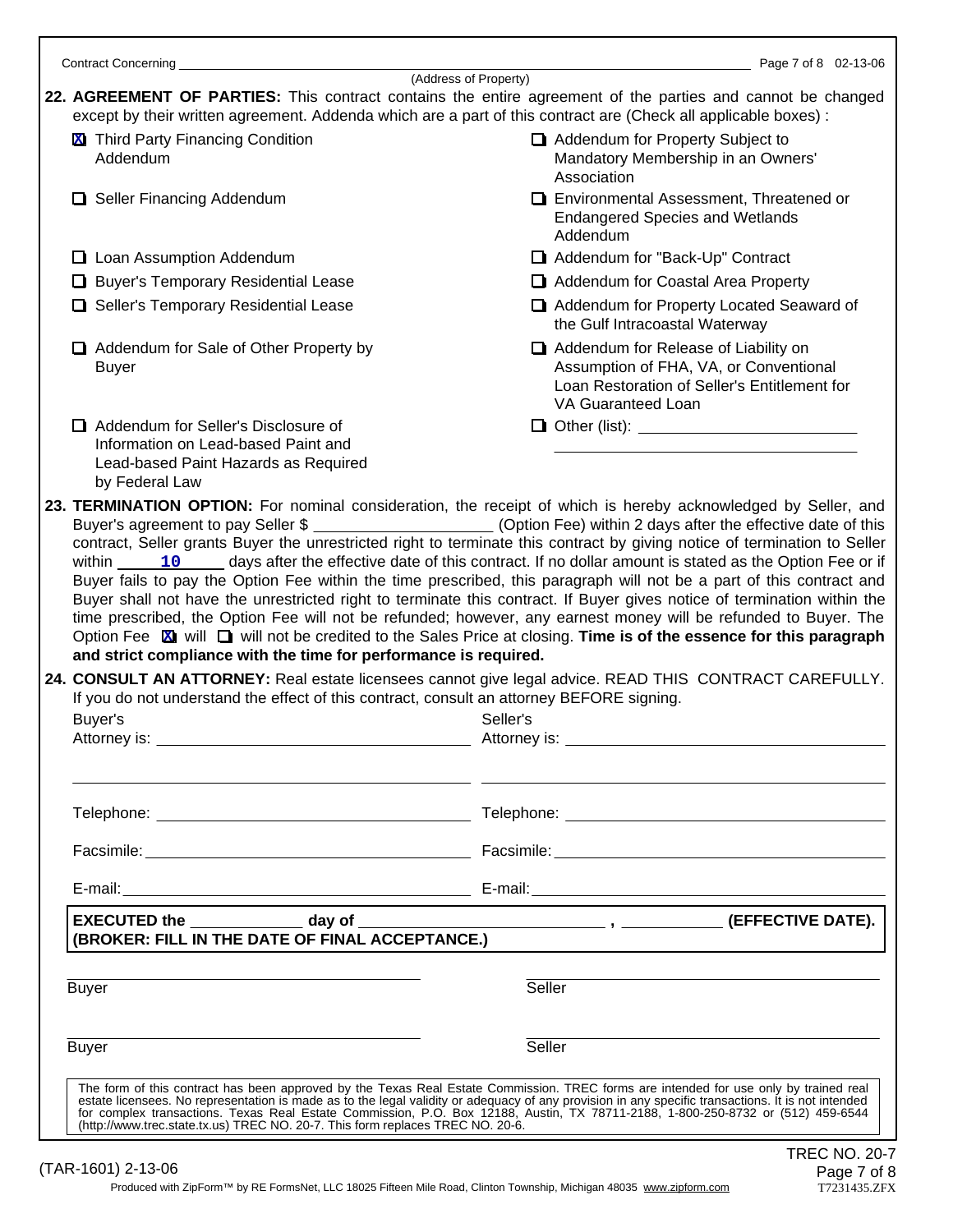| Contract Concerning<br>Contract Concerning<br>CAD (Address of Property)                                                                                                                                                       | Page 8 of 8 02-13-06                                                                                                       |
|-------------------------------------------------------------------------------------------------------------------------------------------------------------------------------------------------------------------------------|----------------------------------------------------------------------------------------------------------------------------|
|                                                                                                                                                                                                                               |                                                                                                                            |
| <b>BROKER INFORMATION AND RATIFICATION OF FEE</b><br>when Listing Broker's fee is received. Escrow Agent is authorized and directed to pay Other Broker from<br>Listing Broker's fee at closing.                              |                                                                                                                            |
| 0504866<br>DFW Urban Realty<br>License No.<br>Other Broker<br>X Buyer only as Buyer's agent<br>represents<br>Seller as Listing Broker's subagent                                                                              | <b>Listing Broker</b><br>License No.<br>Seller and Buyer as an intermediary<br>represents<br>Seller only as Seller's agent |
| $(214)764 - 4124$<br>Telephone<br>Associate<br>KENNETH G. COX                                                                                                                                                                 | Telephone<br><b>Listing Associate</b>                                                                                      |
| 4240 LAVACA TR<br><b>Broker's Address</b>                                                                                                                                                                                     | <b>Listing Associate's Office Address</b><br>Facsimile                                                                     |
| CARROLLTON<br>TX<br>75010<br><b>State</b><br>City<br>Zip                                                                                                                                                                      | <b>State</b><br>$\overline{City}$<br>Zip                                                                                   |
| $(214)764 - 4135$<br>Facsimile                                                                                                                                                                                                | <b>Email Address</b>                                                                                                       |
| broker@buyandselldallas.com<br>Email Address                                                                                                                                                                                  | Selling Associate<br>Telephone                                                                                             |
|                                                                                                                                                                                                                               | Selling Associate's Office Address<br>Facsimile                                                                            |
|                                                                                                                                                                                                                               | City<br><b>State</b><br>Zip                                                                                                |
|                                                                                                                                                                                                                               | <b>Email Address</b>                                                                                                       |
| <b>OPTION FEE RECEIPT</b>                                                                                                                                                                                                     |                                                                                                                            |
| Receipt of \$ _____________________(Option Fee) in the form of __________________________________ is acknowledged.                                                                                                            |                                                                                                                            |
| Seller or Listing Broker                                                                                                                                                                                                      | Date                                                                                                                       |
| <b>CONTRACT AND EARNEST MONEY RECEIPT</b>                                                                                                                                                                                     |                                                                                                                            |
| Receipt of <b>□</b> Contract and <b>□</b> \$_________________________ Earnest Money in the form of _____________________________<br>is acknowledged.                                                                          |                                                                                                                            |
| the control of the control of the control of the control of the control of the control of the control of the control of the control of the control of the control of the control of the control of the control of the control | <b>Email Address</b><br>Telephone: ______________________________                                                          |
| Address                                                                                                                                                                                                                       |                                                                                                                            |
| State<br>$\overline{City}$<br>(TAR-1601) 2-13-06                                                                                                                                                                              | Zip<br><b>TREC NO. 20-7</b><br>Page 8 of 8                                                                                 |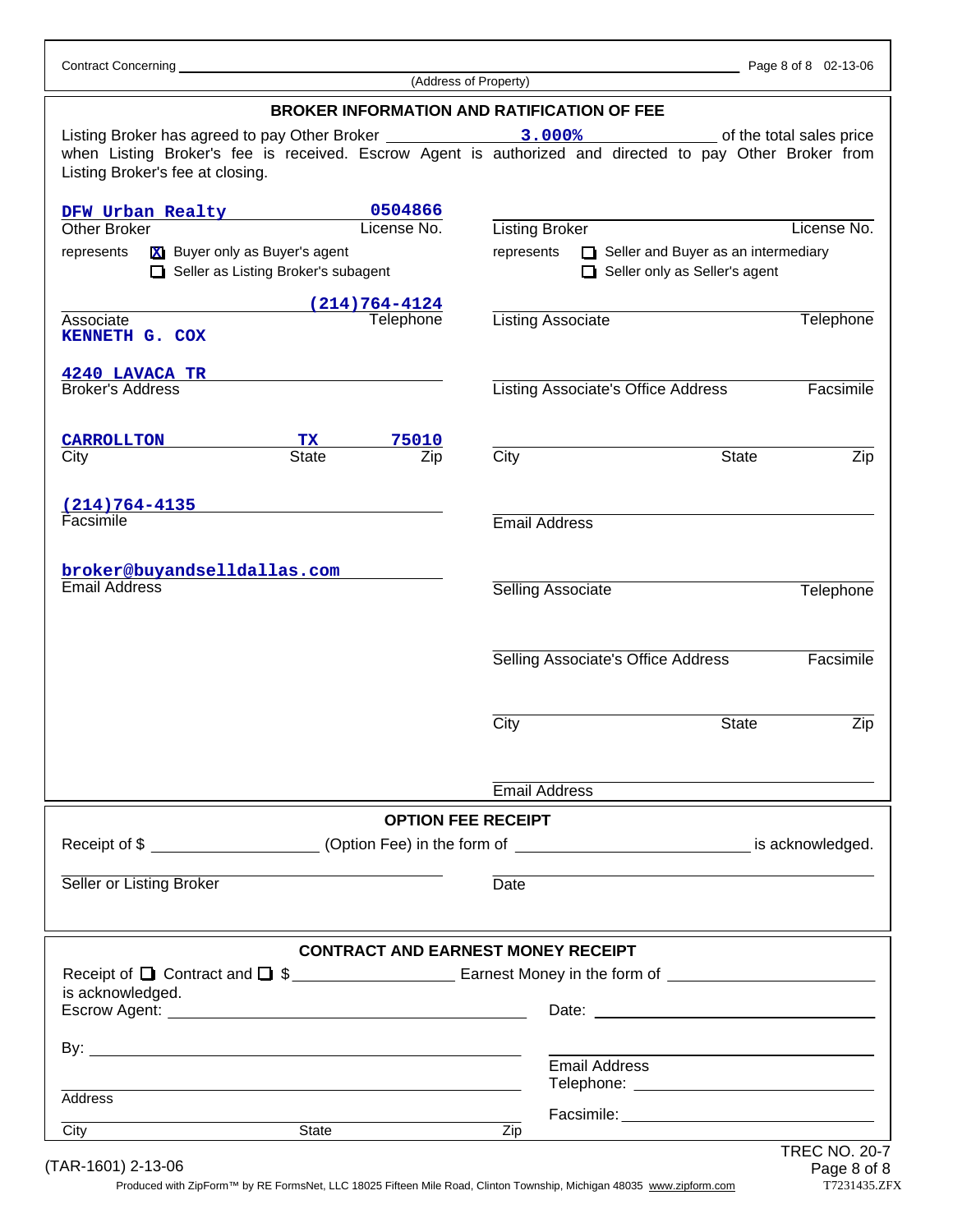*Texas law requires all real estate licensees to give the following information about brokerage services to prospective buyers, tenants, sellers and landlords.*

# Information About Brokerage Services

B efore working with a real estate broker, you should know that the duties of a broker depend on whom the broker represents. If you are a prospective seller or landlord (owner) or a prospective buyer or tenant (buyer), you should know that the broker who lists the property for sale or lease is the owner's agent. A broker who acts as a subagent represents the owner in cooperation with the listing broker. A broker who acts as a buyer's agent represents the buyer. A broker may act as an intermediary between the parties if the parties consent in writing. A broker can assist you in locating a property, preparing a contract or lease, or obtaining financing without representing you. A broker is obligated by law to treat you honestly.

#### **IF THE BROKER REPRESENTS THE OWNER:**

The broker becomes the owner's agent by entering into an agreement with the owner, usually through a written listing agreement, or by agreeing to act as a subagent by accepting an offer of subagency from the listing broker. A subagent may work in a different real estate office. A listing broker or subagent can assist the buyer but does not represent the buyer and must place the interests of the owner first. The buyer should not tell the owner's agent anything the buyer would not want the owner to know because an owner's agent must disclose to the owner any material information known to the agent.

#### **IF THE BROKER REPRESENTS THE BUYER:**

The broker becomes the buyer's agent by entering into an agreement to represent the buyer, usually through a written buyer representation agreement. A buyer's agent can assist the owner but does not represent the owner and must place the interests of the buyer first. The owner should not tell a buyer's agent anything the owner would not want the buyer to know because a buyer's agent must disclose to the buyer any material information known to the agent.

## **IF THE BROKER ACTS AS AN INTERMEDIARY:**

A broker may act as an intermediary between the parties if the broker complies with The Texas Real Estate License

Act. The broker must obtain the written consent of each party to the transaction to act as an intermediary. The written consent must state who will pay the broker and, in conspicuous bold or underlined print, set forth the broker's obligations as an intermediary. The broker is required to treat each party honestly and fairly and to comply with The Texas Real Estate License Act. A broker who acts as an intermediary in a transaction:

(1) shall treat all parties honestly;

(2) may not disclose that the owner will accept a price less than the asking price unless authorized in writing to do so by the owner;

(3) may not disclose that the buyer will pay a price greater than the price submitted in a written offer unless authorized in writing to do so by the buyer; and (4) may not disclose any confidential information or any information that a party specifically instructs the broker in writing not to disclose unless authorized in writing to disclose the information or required to do so by The Texas Real Estate License Act or a court order or if the information materially relates to the condition of the property.

With the parties' consent, a broker acting as an intermediary between the parties may appoint a person who is licensed under The Texas Real Estate License Act and associated with the broker to communicate with and carry out instructions of one party and another person who is licensed under that Act and associated with the broker to communicate with and carry out instructions of the other party.

### **If you choose to have a broker represent you,**

you should enter into a written agreement with the broker that clearly establishes the broker's obligations and your obligations. The agreement should state how and by whom the broker will be paid. You have the right to choose the type of representation, if any, you wish to receive. Your payment of a fee to a broker does not necessarily establish that the broker represents you. If you<br>have any questions regarding the duties and have any questions regarding the duties and responsibilities of the broker, you should resolve those questions before proceeding.

Real estate licensee asks that you acknowledge receipt of this information about brokerage services for the licensee's records.

| Buyer, Seller, Landlord or Tenant                                                                       |                                                                                                                                                                                                                                                                                 | Date |                                     |
|---------------------------------------------------------------------------------------------------------|---------------------------------------------------------------------------------------------------------------------------------------------------------------------------------------------------------------------------------------------------------------------------------|------|-------------------------------------|
|                                                                                                         | Texas Real Estate Brokers and Salespersons are licensed and requlated by the Texas Real Estate Commission (TREC). If you have a question<br>or complaint regarding a real estate licensee, you should contact TREC at P.O. Box 12188, Austin, Texas 78711-2188 or 512-465-3960. |      | <b>EQUAL HOUSING</b><br>OPPORTUNITY |
|                                                                                                         |                                                                                                                                                                                                                                                                                 | 01A  | TREC No. OP-K                       |
| (TAR-2501) 1/1/96                                                                                       |                                                                                                                                                                                                                                                                                 |      | Page 1 of 1                         |
| DFW Urban Realty 4240 Lavaca Trail, Carrollton TX 75010<br>Phone: (214) 764-4124<br>Fax: (214) 764-4135 | Kenneth G. Cox                                                                                                                                                                                                                                                                  |      | T7231435.ZFX                        |

Produced with ZipForm™ by RE FormsNet, LLC 18025 Fifteen Mile Road, Clinton Township, Michigan 48035 www.zipform.com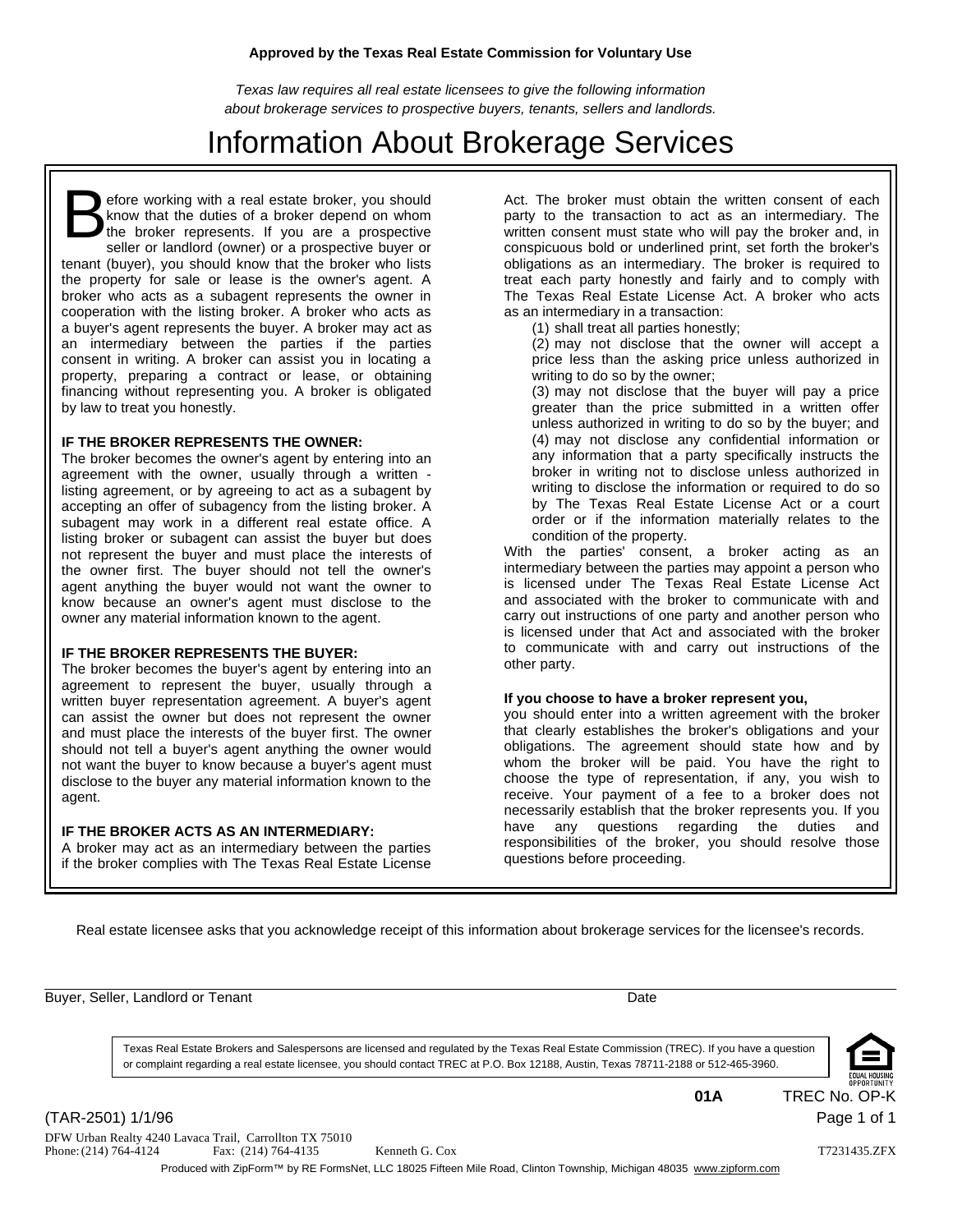

## PROMULGATED BY THE TEXAS REAL ESTATE COMMISSION (TREC)

## **THIRD PARTY FINANCING CONDITION ADDENDUM**

TO CONTRACT CONCERNING THE PROPERTY AT

(Street Address and City)

Buyer shall apply promptly for all financing described below and make every reasonable effort to obtain approval for the financing (Financing Approval). Buyer shall furnish all information and documents required by lender for Financing Approval. Financing Approval will be deemed to have been obtained when (1) the terms of the loan(s) described below are available and (2) lender determines that Buyer has satisfied all of lender's financial requirements (those items relating to Buyer's assets, income and credit history). If Buyer cannot obtain Financing Approval, Buyer may give written notice to Seller within \_\_\_\_\_\_\_\_\_\_\_\_\_\_\_\_\_\_\_ days after the effective date of this contract and this contract will terminate and the earnest money will be refunded to Buyer. **If Buyer does not give such notice within the time required, this contract will no longer be subject to Financing Approval. Time is of the essence for this paragraph and strict compliance with the time for performance is required.**

*NOTE: Financing Approval does not include approval of lender's underwriting requirements for the Property, as specified in Paragraph 4.A.(1) of the contract.*

Each note must be secured by vendor's and deed of trust liens.

## **CHECK APPLICABLE BOXES:**

| $\Box$ A. CONVENTIONAL FINANCING: |  |
|-----------------------------------|--|
|-----------------------------------|--|

|  | □ (1) A first mortgage loan in the principal amount of \$ _______________________(excluding                                                                         |
|--|---------------------------------------------------------------------------------------------------------------------------------------------------------------------|
|  | exceed ___________% per annum for the first _______ year(s) of the loan with Loan Fees<br>(loan origination, discount, buy-down, and commitment fees) not to exceed |
|  | 2% of the loan.                                                                                                                                                     |
|  | (2) A second mortgage loan in the principal amount of \$ _______________________ (excluding                                                                         |
|  | any financed PMI premium), due in full in _________________________ year(s), with interest not to                                                                   |
|  | exceed ________________% per annum for the first ________ year(s) of the loan with Loan                                                                             |
|  | Fees (loan origination, discount, buy-down, and commitment fees) not to exceed                                                                                      |
|  | <b>Example 2</b> % of the loan.                                                                                                                                     |
|  | B. TEXAS VETERANS HOUSING ASSISTANCE PROGRAM LOAN: A Texas Veterans Housing                                                                                         |
|  | Assistance Program Loan of \$ ____________________ for a period of at least ________ years at the                                                                   |
|  | interest rate established by the Texas Veterans Land Board.                                                                                                         |
|  |                                                                                                                                                                     |
|  | \$ ___________________________(excluding any financed MIP), amortizable monthly for not less than                                                                   |
|  | years, with interest not to exceed ___________ % per annum for the first ______ year(s)                                                                             |
|  | of the loan with Loan Fees (loan origination, discount, buy-down, and commitment fees) not                                                                          |
|  | to exceed _______________% of the loan. As required by HUD-FHA, if FHA valuation is unknown,                                                                        |
|  | "It is expressly agreed that, notwithstanding any other provision of this contract, the                                                                             |
|  | purchaser (Buyer) shall not be obligated to complete the purchase of the Property described                                                                         |
|  | herein or to incur any penalty by forfeiture of earnest money deposits or otherwise unless                                                                          |
|  | the purchaser (Buyer) has been given in accordance with HUD/FHA or VA requirements a                                                                                |
|  | written statement issued by the Federal Housing Commissioner, Department of Veterans                                                                                |
|  | Affairs, or a Direct Endorsement Lender setting forth the appraised value of the Property                                                                           |
|  |                                                                                                                                                                     |
|  | option of proceeding with consummation of the contract without regard to the amount of the                                                                          |

Initialed for identification by Buyer \_\_\_\_\_\_ \_\_\_\_\_ and Seller \_\_\_\_\_ \_\_\_\_\_ \_\_\_\_\_ TREC NO. 40-2 (TAR-1901) 2-13-06 Page 1 of 2

 $\Box$ 

 $\Box$